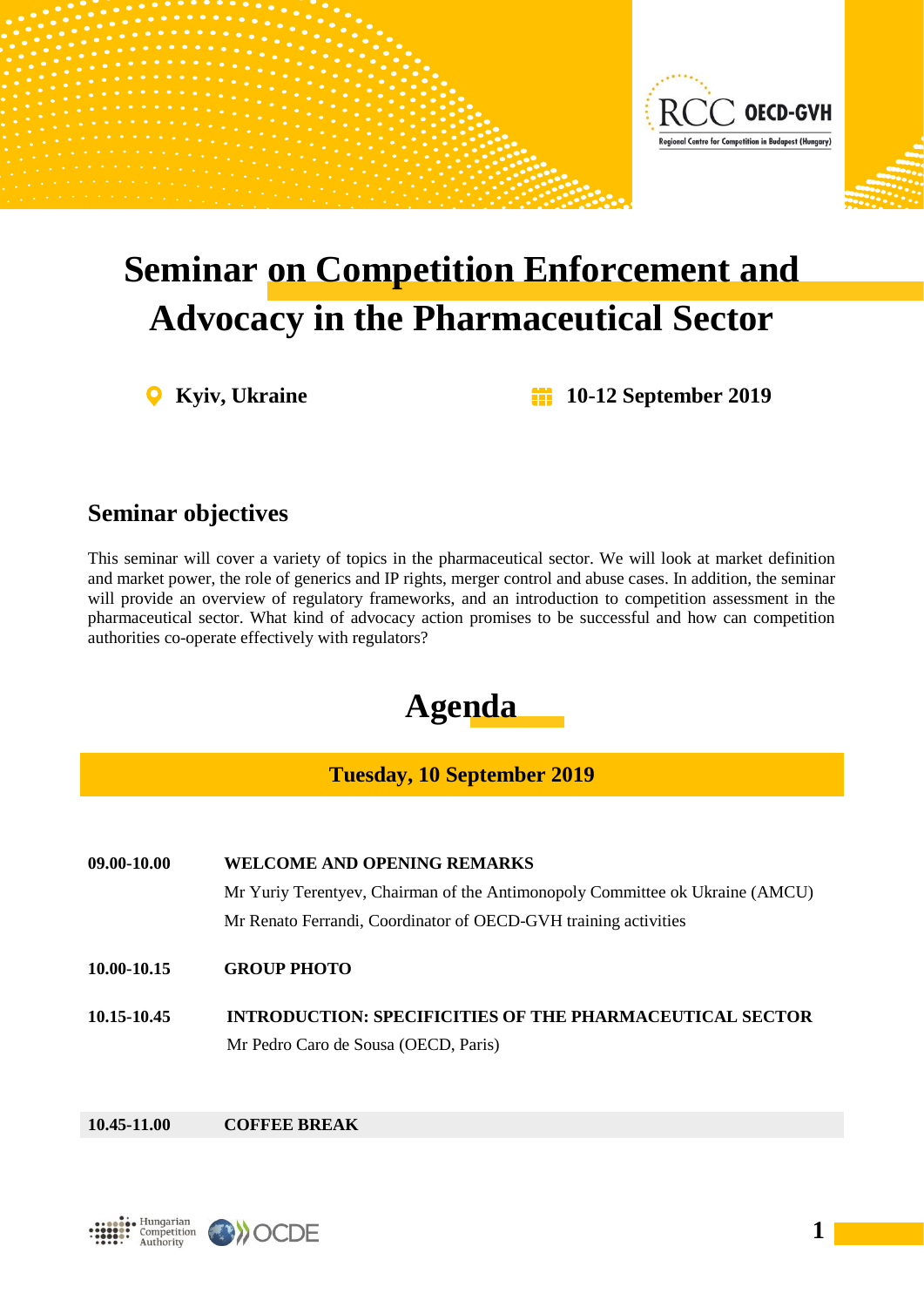#### **ENFORCEMENT: CHALLENGES AND OPPORTUNITIES**

|             | <b>EXCLUSIONARY CONDUCTS IN THE PHARMACEUTICAL SECTOR</b>                      |
|-------------|--------------------------------------------------------------------------------|
| 11.00-12.30 | Use and abuse of market power; originator and generic medicines                |
|             | Mr Michael Moiseyev (FTC, US) and Mr Zoltán Ay (GVH, Hungary)                  |
|             | Discussant: Ms Dar'ya Cherednichenko (AMCU, Ukraine)                           |
|             |                                                                                |
| 12.30-14.00 | <b>LUNCH</b>                                                                   |
| 14.00-15.00 | <b>BREAK-OUT SESSIONS ON EXCLUSIONARY CONDUCTS</b>                             |
|             | Mr Renato Ferrandi (OECD, Paris)                                               |
| 15.00-15.30 | <b>REPORT BACK FROM THE BREAK-OUT SESSIONS</b>                                 |
|             |                                                                                |
| 15.30-15.45 |                                                                                |
|             | <b>COFFEE BREAK</b>                                                            |
| 15.45-17.00 | PHARMA AND EXCESSIVE PRICING                                                   |
|             | <b>Conditions and pitfalls</b>                                                 |
|             | Mr Andrea Minuto Rizzo (AGCM, Italy) and Ms Claudia Berg (CMA, UK)             |
|             | Discussant: Mr Pedro Caro de Sousa (OECD, Paris)                               |
| 19.00-21.00 | <b>WELCOME DINNER</b>                                                          |
|             |                                                                                |
|             | <b>Wednesday, 11 September 2019</b>                                            |
| 09.00-10.00 | <b>MERGERS IN THE PHARMACEUTICAL SECTOR</b>                                    |
|             | Market definition; concentration and innovation                                |
|             | Mr Michael Moiseyev (FTC, US)                                                  |
|             | Questions and answers                                                          |
| 10.00-10.30 | PROCEDURAL FAIRNESS IN PHARMA INVESTIGATIONS                                   |
|             | Ms Claudia Berg (CMA, UK)                                                      |
|             |                                                                                |
| 10.30-10.45 | <b>COFFEE BREAK</b>                                                            |
|             | <b>COLLUSIVE CONDUCTS IN THE PHARMACEUTICAL SECTOR</b>                         |
|             | Mr Zoltán Ay (GVH, Hungary) and Ms Olena Shevchuk (AMCU, Ukraine)              |
| 10.45-12.30 | Discussant: Mr Andrea Minuto Rizzo (AGCM, Italy) and Ms Claudia Berg (CMA, UK) |
| 12.30-14.00 | <b>LUNCH</b>                                                                   |